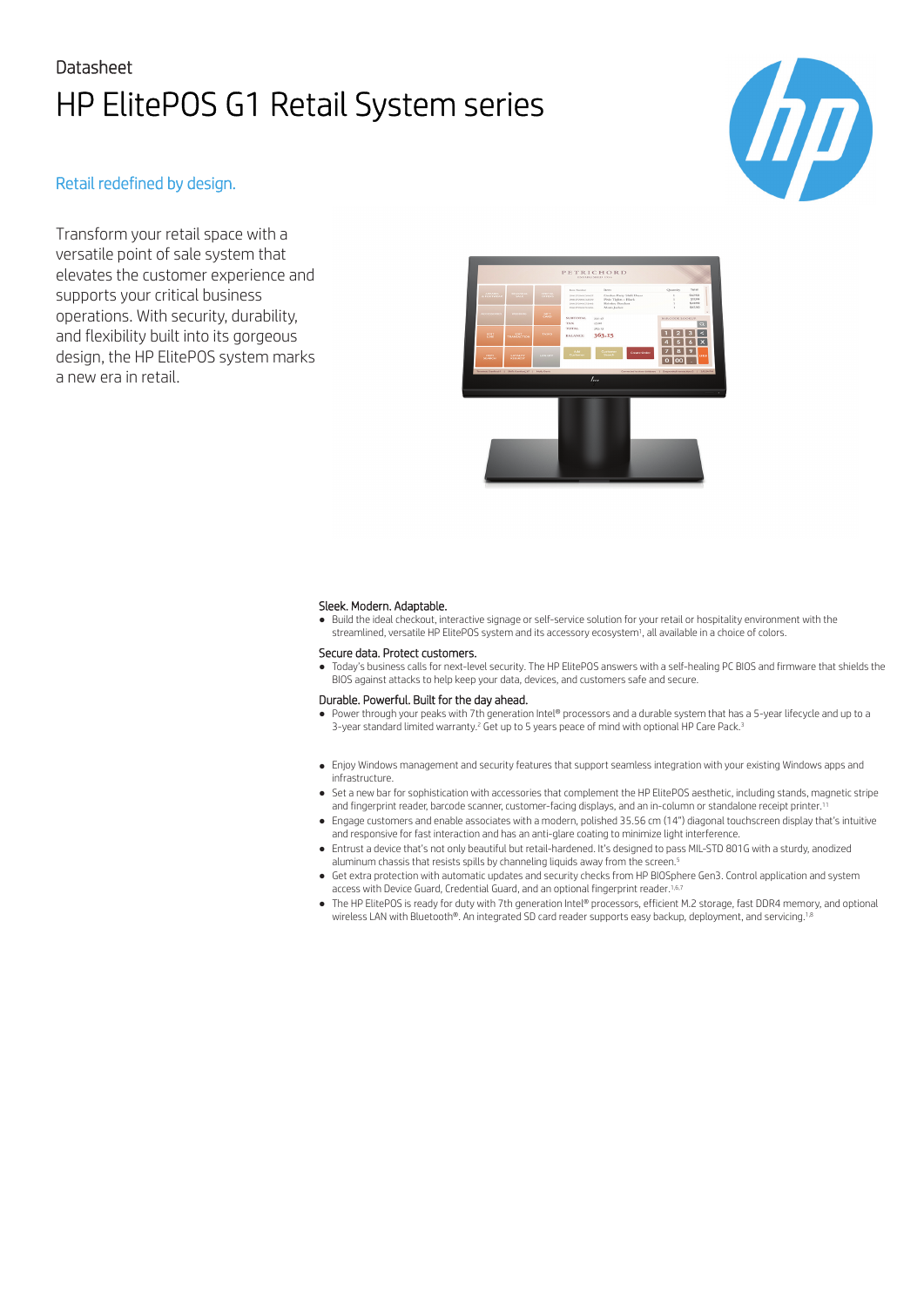### HP ElitePOS G1 Retail System series Specifications Table





| Available Operating System           | Windows 10 Pro 64-bit <sup>1</sup><br>Windows 10 IoT Enterprise 2016 LTSB 64-bit1<br>FreeDOS<br>SUSE Linux Enterprise Desktop 12 (certification only)                                                                                                                                                                                                        |
|--------------------------------------|--------------------------------------------------------------------------------------------------------------------------------------------------------------------------------------------------------------------------------------------------------------------------------------------------------------------------------------------------------------|
| Available Processors                 | Intel® Celeron® 3965U with Intel® HD Graphics 610 (2.2 GHz, 2 MB cache, 2 cores); Intel® Core™ i3-7100U with Intel® HD Graphics 620 (2.4 GHz, 3 MB cache,<br>2 cores); Intel® Core™ i5-7300U with Intel® HD Graphics 620 (2.6 GHz base frequency, up to 3.5 GHz with Intel® Turbo Boost Technology 2.0, 3 MB cache, 2<br>$cores)^{2,3,7}$                    |
| Chipset                              | Multi-chip package                                                                                                                                                                                                                                                                                                                                           |
| Maximum Memory                       | Up to 32 GB DDR4-2400 SDRAM <sup>4</sup><br>Standard memory note: Transfer rates up to 2400 MT/s.                                                                                                                                                                                                                                                            |
| Memory slots                         | 2 SODIMM                                                                                                                                                                                                                                                                                                                                                     |
| Internal Storage                     | 128 GB up to 512 GB SATA SSD (M.2) <sup>5</sup><br>128 GB up to 1 TB PCIe® NVMe™ SSD <sup>5</sup>                                                                                                                                                                                                                                                            |
| Display / Touch Technology           | 35.56 cm (14") diagonal FHD anti-glare touch screen (1920 x 1080) <sup>15</sup>                                                                                                                                                                                                                                                                              |
| Available Graphics                   | Integrated: Intel® HD Graphics 610; Intel® HD Graphics 620                                                                                                                                                                                                                                                                                                   |
| Audio                                | Integrated HD audio with Realtek ALC3228 codec with standards internal speakers and stereo headphone jack                                                                                                                                                                                                                                                    |
| Communications                       | LAN: Broadcom BCM943228Z 802.11n wireless M.2 with Bluetooth®; Realtek RTL815314<br>WLAN: Intel® 3165 802.11ac wireless M.2 with Bluetooth®; Intel® 8265ac (2x2) Wi-Fi® and Bluetooth® 4.2 Combo, non-vPro™; Intel® 8265ac (2x2) Wi-Fi®<br>and Bluetooth® 4.2 Combo, vPro™; Realtek 802.11b/g/n (1x1) Wi-Fi® and Bluetooth® 4.0 Combo                        |
| <b>Expansion Slots</b>               | 1 M.2 <sup>6</sup>                                                                                                                                                                                                                                                                                                                                           |
| Ports and Connectors                 | Back: 3 serial; 2 USB 3.0; 4 USB 2.0; 1 cash drawer; 1 LAN; 1 video-out (USB Type-C™ connector); 1 microSD media card reader; 1 phone connector <sup>13</sup><br>Side: 2 serial; 2 12V powered USB; 1 24V powered USB; 4 USB 3.0; 1 cash drawer; 1 LAN; 1 video-out (USB Type-C™ connector); 1 microSD media card<br>reader; 1 phone connector <sup>14</sup> |
| Drive Bays (Internal)                | One M.2                                                                                                                                                                                                                                                                                                                                                      |
| Software                             | HP business PCs are shipped with a variety of software titles including: HP BIOSphere with Sure Start Generation 3.0, HP Support Assistant, HP Device Guard,<br>HP Credential Guard. Please refer to this product's quick spec document for a full list of preinstalled software. <sup>9</sup>                                                               |
| Security Management                  | Power-on password (via BIOS); Setup password (via BIOS); VESA mounting; HP ElitePOS Keyed Cable Lock; HP FingerPrint Sensor (optional); HP BIOSphere<br>with SureStart Gen 3; Device quard; Credential quard and password protection; Trusted Platform Module TPM 2.0 Embedded Security Chip; USB<br>enable/disable (via BIOS)9,12                           |
| Power                                | 120 W, 88% efficiency, active PFC (basic base); 180 W, 89% efficiency, active PFC (advanced base); 65 W, 89% efficiency at 20 V, active PFC (display head<br>unit)                                                                                                                                                                                           |
| Dimensions ( $W \times D \times H$ ) | 33.62 X 21.64 X 1.76 cm (head unit); 9.6 x 9.6 x 26 cm (stand with column printer); 28.4 x 16.2 x 2.92 cm (connectivity base)                                                                                                                                                                                                                                |
| Weight                               | 1.33 kg (rotate stand); 1.09 kg (fixed stand); 1.38 kg (head unit); 0.56 kg (connectivity base); 1.94 kg (printer)                                                                                                                                                                                                                                           |
| Environmental Certification          | Low halogen <sup>11</sup>                                                                                                                                                                                                                                                                                                                                    |
| Energy Efficiency Compliance         | ENERGY STAR® certified and EPEAT® registered configurations available <sup>10</sup>                                                                                                                                                                                                                                                                          |
| Warranty                             | 3-year (3-3-3) limited warranty and service offering includes 3 years of parts, labor and on-site repair. Terms and conditions vary by country. Certain<br>restrictions and exclusions apply.                                                                                                                                                                |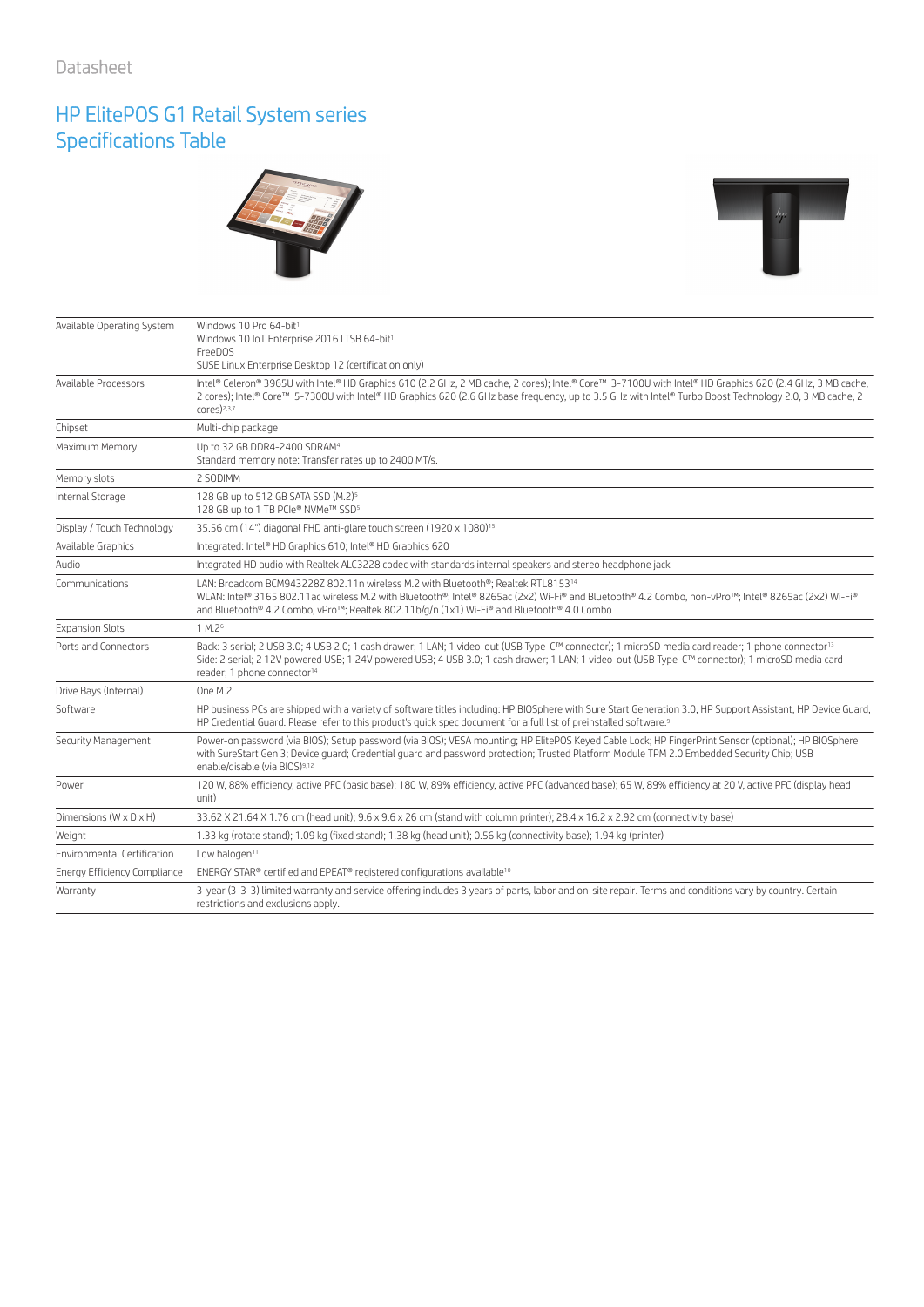## HP ElitePOS G1 Retail System series

### Accessories and services (not included)

HP ElitePOS Serial/USB Thermal Printer



Redefine your perception of retail printing with the HP ElitePOS Serial USB Thermal Printer, an eye-catching, compact, cubist printer designed to dazzle alongside your HP ElitePOS at the point of sale. Product number: 1RL96AA

HP ElitePOS 2D Barcode Scanner



Deliver an efficient customer experience with the breathtaking HP ElitePOS 2D Barcode Scanner, HP's smallest, slimmest barcode scanner, designed to complement the HP ElitePOS. It reads mobile wallets, digital coupons, and printed barcodes and can be used by hand or in presentation mode. Product number: 1RL97AA

HP ElitePOS Fingerprint Reader



Enable secure, accurate employee log in protocols and help reduce opportunities for theft with the minimalist HP ElitePOS Biometric Fingerprint Reader. It's designed for your HP ElitePoS, can be configured next to the stand or as a standalone, and intuitively confirms successful reads. Product number: 1RL98AA

5-year Next Business Day **Onsite** 



Receive 5 years of next business day onsite HW Support from an HP-qualified technician for your computing device, if the issue cannot be solved remotely. Product number: UL590E